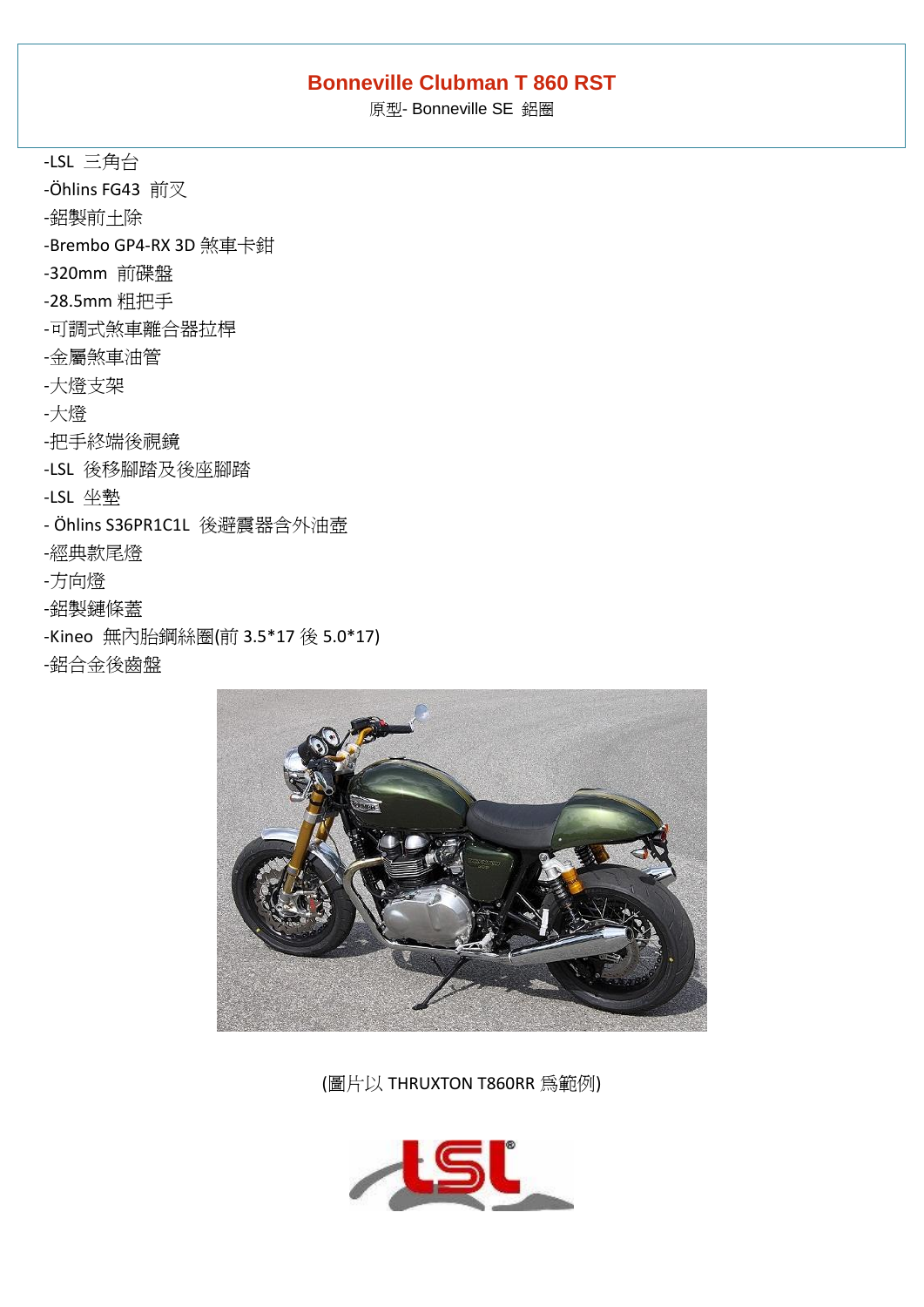## **Clubman T 860 Six Days**

原型- Scrambler

基於跨越庇里牛斯山的經驗**,** 保留原廠前叉**,** 適用長途越野的改造**!**



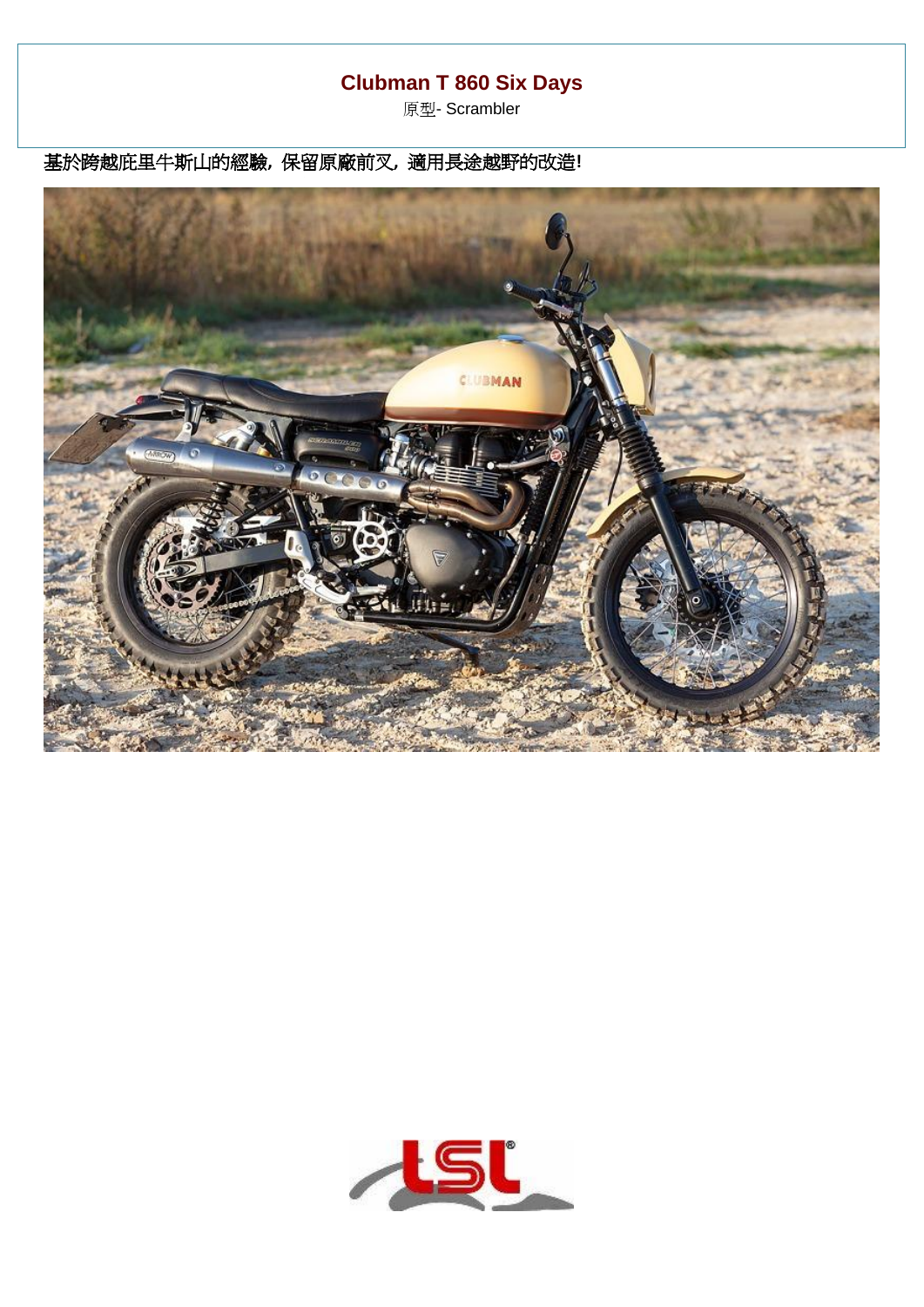### **Rumbler**

#### 原型- Scrambler

LSL-三角台組配 Öhlins FG 43 可調倒叉; 四活塞卡鉗, 320mm 浪花碟盤及金屬煞車油管.

一體成型頭燈, 小而美 motoscope 數位碼錶; LSL 粗把 (寬度 770mm), 可調式 LSL 煞車離合器拉桿.

CNC-切削腳踏, 窄版賽道座椅, 短板後土除內建尾燈.

黑色鋼絲圈配 PIRELLI Scorpion Rally 輪胎; 可調式 TTS Öhlins 後避震器.

2in1-不鏽鋼排氣管, 毛絲面.

烤漆: 金屬棕色

#### **Technical Data**:

| 引擎:   | 865 ccm Parallel-Twin (90x68mm)         |
|-------|-----------------------------------------|
| 車架 :  | Central tube steel frame                |
| 幾何學:  | 64° steering angle, tarck 111mm         |
|       | (前叉寬度 205mm/偏移 48mm)                    |
| 輪框尺寸: | 鋁框 2.50x19 前; 3.50x18 後                 |
|       | 110/80-19 前; 140/80-18 後 Scorpion Rally |
| 輪距:   | 1505 mm                                 |
| 座高:   | 860 <sub>mm</sub>                       |
| 淨重 :  | 212 kg                                  |



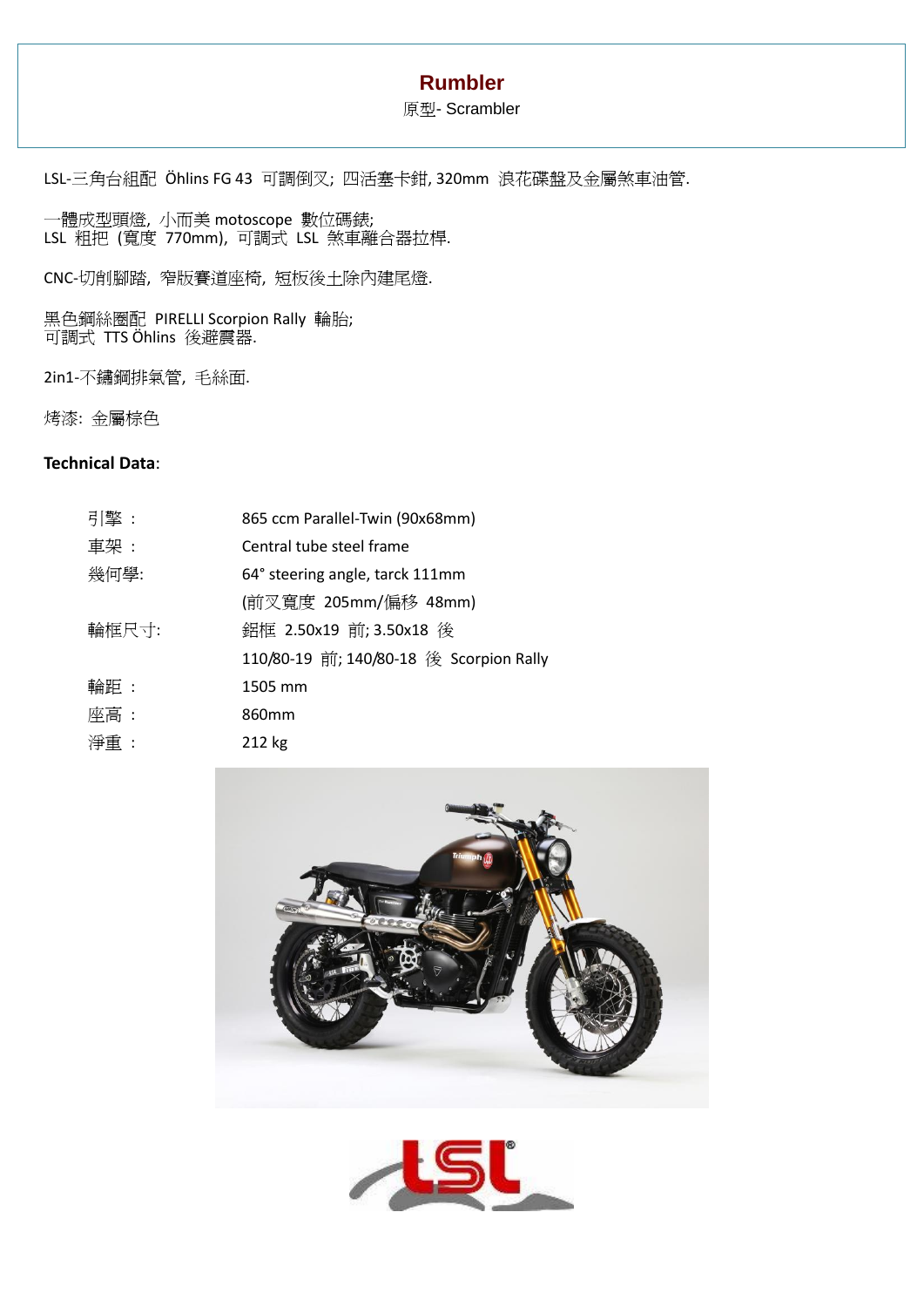## **Rumbler**

原型- Scrambler

| 139T050OE    | 三角台組含 Öhlins FG 43 前叉-後移 48mm, 50mm/54mm, 可調. 含卡鉗調整塊. |
|--------------|-------------------------------------------------------|
| 5310E4319    | 鋁製前土除-含支架適用 Öhlins FG 43 前叉                           |
| 239T031      | Galfer 320mm 前煞車碟盤                                    |
| 240MASM      | MAGURA 滑胎用4活塞煞車總泵+卡鉗                                  |
| 602-2519ASW  | 2.50x19 黑色前輪框-不含鋼絲 (適用輪胎 110/80-19 Rally)             |
|              | 鋼絲-19"                                                |
| 602-3518B2SW | 3.50x18 黑色前輪框-不含鋼絲(適用輪胎 140/80-18 Rally)              |
| 602SP18T24   | 不鏽鋼鋼絲-18"                                             |
| 128AX01SW    | X 01 28.6MM 把手                                        |
| 140+KL28SW   | 把手夾鉗-28.6MM 把手                                        |
| 135-005SI    | 銀色平衡端子(1 對)                                           |
| 200SL26AN    | 短版離合器拉桿                                               |
| 132SC01LSW   | Clubman 黑色左後視鏡                                        |
| 132SC01RSW   | Clubman 黑色右後視鏡                                        |
| 727-T44SI    | 車速表支架                                                 |
| 143LT54/54B  | 頭燈支架-長-有方向燈孔                                          |
| 720-PKSH (2) | Blaze 方向燈-1 對                                         |
| 728T024RSW   | 點火開關組 黑色                                              |
| 117T038      | EXTREME 前座腳踏桿                                         |
| 715T038      | 後煞車總泵護片                                               |
| 712T024AN    | 煙煤色後齒盤護片                                              |
| 713T024SW    | 黑色鋁製鏈條蓋                                               |
| 502T044EX    | EXTREME 坐墊                                            |
| 507T044EX    | EXTREME 後擋泥板含尾燈                                       |
| 702T024/50   | 後齒盤-50T                                               |
| 439T031      | JvB 側蓋-未烤漆                                            |
| 644T031R     | Öhlins S 36PR1C1L 後避震器                                |
| 413T038A     | ARROW 2in1 排氣管                                        |

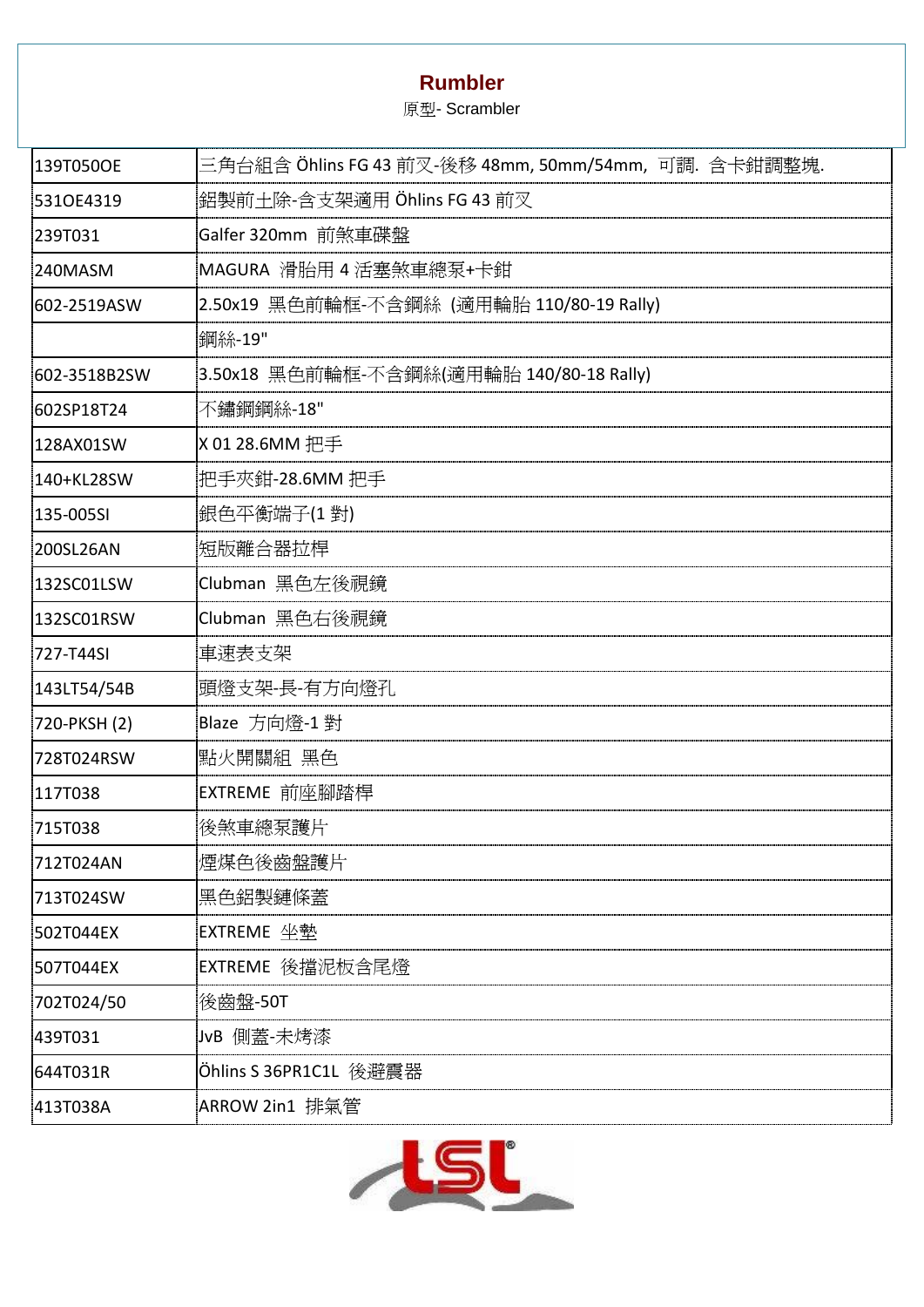# **Clubman Style T 860 RR**

原型- Thruxton

| 140T050OHSW | LSL 三角台組 (電子式車速表)                 |
|-------------|-----------------------------------|
| 140FOHFG802 | Öhlins USD-fork FGRT 802 倒叉含卡鉗調整塊 |
| 240BS127L   | Brembo 四活塞卡鉗                      |
| 162AS01.1.  | Clubman 把手                        |
| 200-R17SI   | 煞車拉桿                              |
| 200-L26SI   | 離合器拉桿                             |
| 131-EO14SW  | 把手終端後視鏡(單1個)                      |
| 143LT50/54  | 大燈支架                              |
| 720C001     | 方向燈 Bullit(單1個)                   |
| 728T024RSW  | 點火開關支架                            |
| 728TR50     | 整流器支架                             |
| 110T031     | 前移腳踏                              |
| 115-T10     | 後座腳踏接桿                            |
| 115-03TI    | 腳踏桿                               |
| 506OH341    | 前土除 17" 輪框用-適用 Öhlins 倒叉          |
| 460T031     | 後牌架含尾燈                            |
| 605T024SW   | 17"-Kineo 無內胎鋼絲圈標準色 3.5*17 5.0*17 |
| 713T024SW   | 鋁製鏈條蓋                             |
| 702T024/44  | 後齒盤                               |
| 644T031R    | Öhlins 後避震器                       |
| 415T031     | SEBRING 尾段排氣管                     |